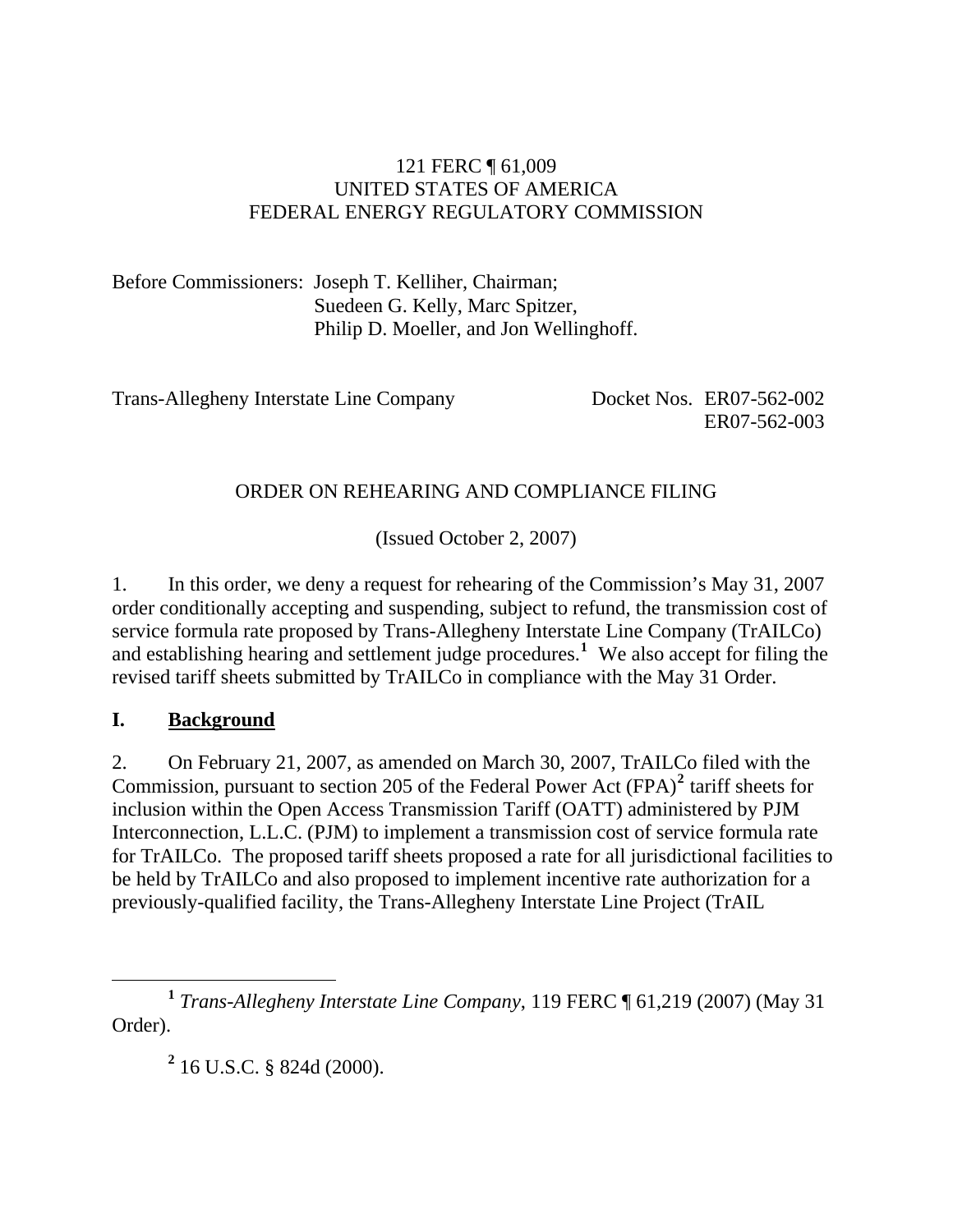Docket Nos. ER07-562-002 and ER07-562-003 - 2 -

Project).<sup>[3](#page-1-0)</sup> TrAILCo also sought approval for an incentive ROE for a static VAR compensator (SVC) to be installed at the existing Black Oak Substation (Black Oak SVC), in accordance with Order Nos. 679 and 679-A.**[4](#page-1-1)**

3. In the May 31 Order, the Commission accepted TrAILCo's proposed formula rate, subject to conditions, and suspended it for a nominal period, to become effective on June 1, 2007, as requested, subject to refund. In addition, the Commission established hearing and settlement judge procedures. The Commission also granted TrAILCo's request for incentive rate treatment for the Black Oak SVC. On July 2, 2007, TrAILCo filed a request for rehearing of the May 31 Order, requesting that the Commission explicitly limit the formula rate issues set for hearing and settlement judge procedures.

4. The May 31 Order also directed TrAILCo to file a compliance filing within 30 days. The Commission directed TrAILCo to file additional information and to make several changes to the proposed formula rate and corresponding tariff sheets, including: (i) a narrative describing TrAILCo's internal accounting procedures and controls relating to CWIP, pre-commercial costs and independent auditor attestation; (ii) revisions to its proposed tariff sheets to be consistent with Commission policy on Post-Employment Benefits Other Than Pensions (PBOP) expense; (iii) revisions to its proposed tariff sheets to be consistent with Commission policy on extraordinary property losses; (iv) an attestation pursuant to section 35.13 of the Commission's regulations; (v) revisions to incorporate an informational filing with the Commission explaining its annual true-up of

<span id="page-1-1"></span>**<sup>4</sup>** *Promoting Transmission Investment through Pricing Reform*, Order No. 679, FERC Stats. & Regs. ¶ 31,222, *order on reh'g*, Order No. 679-A, FERC Stats. & Regs. ¶ 31,236 (2006), *order on reh'g*, 119 FERC ¶ 61,062 (2007).

<span id="page-1-0"></span><sup>&</sup>lt;sup>3</sup> The TrAIL Project is a proposed 500 kilovolt (kV) transmission line that is to be constructed from southwestern Pennsylvania to West Virginia to Northern Virginia, within the PJM region. A petition for declaratory order on transmission rate incentives for an early version of the TrAIL Project was granted in *Allegheny Energy, Inc.*, 116 FERC ¶ 61,058 (2006) (July 20, 2006 Order), *order on reh'g*, 118 FERC ¶ 61,042 (2007) (January 19, 2007 Order). In that proceeding, the Commission approved several incentives for a multi-state 500 kV line: (1) a return on equity (ROE) be set at the high end of the zone of reasonableness; (2) the ability to recover construction work in progress (CWIP) prior to the in-service date of the proposed project; (3) the option to expense and recover on a current basis the costs that the companies incur during the preconstruction/pre-operating (pre-commercial) period; and (4) the ability to recover all development and construction costs if the proposed project is abandoned as a result of factors beyond applicant's control.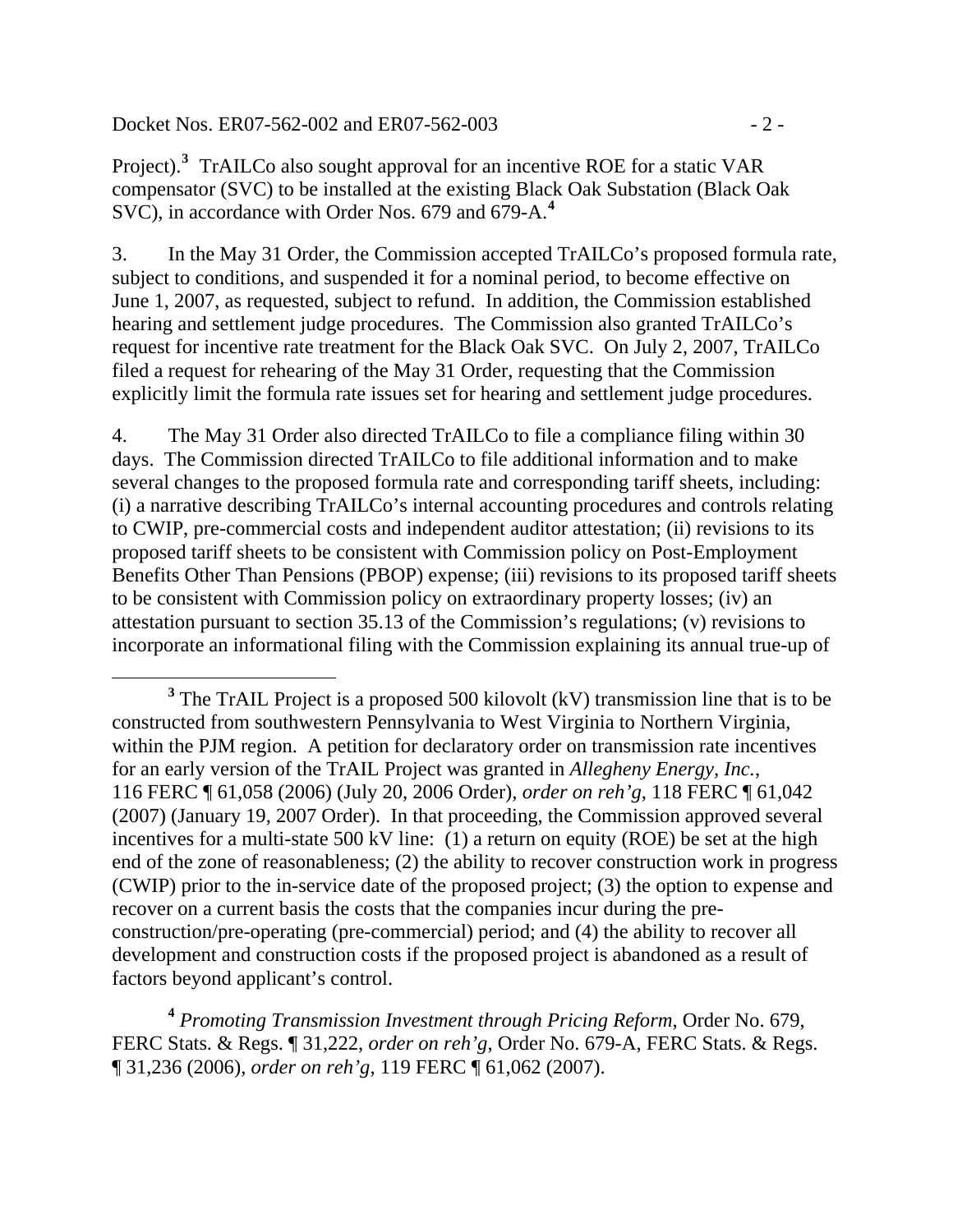Docket Nos. ER07-562-002 and ER07-562-003 - 3 -

formula rates charged in the immediately preceding year; and (vi) the correction of certain typographical errors. TrAILCo filed its compliance filing on July 2, 2007 (July 2 Compliance Filing).

### **II. Notice and Responsive Pleadings**

5. Notice of TrAILCo's July 2 Compliance Filing was published in the *Federal Register*, 72 Fed. Reg. 39,616 (2007), with interventions and protests due on or before July 23, 2007. None was filed.

#### **III. Discussion**

# **A. Request for Rehearing**

# **1. TrAILCo's Request for Rehearing**

6. TrAILCo argues that the Commission erred by not explicitly limiting the issues set for hearing in the May 31 Order. TrAILCo is not seeking reconsideration of the specific issues the Commission set for hearing, but seeks to exclude from the hearing issues that have been previously litigated and decided.**[5](#page-2-0)** TrAILCo notes that the Commission has previously allowed similar formula rates to be adjusted with minor revisions and/or no hearing.**[6](#page-2-1)**

7. TrAILCo argues that by setting the entire formula rates for hearing without limiting the scope of the hearing, the Commission has nullified the benefit of using the established formula rate. TrAILCo states that allowing parties to raise issues that have been previously litigated and ultimately approved by the Commission increases the risks that TrAILCo might not recover the full costs of the project. TrAILCo argues that this undercuts the Commission's (and Congress') goals for greater transmission investment. TrAILCo also states that it chose to replicate a Commission-accepted formula rate to facilitate the Commission's review and leverage the existing precedent in order to reduce the administrative cost and uncertainty. TrAILCo states that the cost of increased interest rates required by investors in TrAILCo debt to compensate for the regulatory risk is potentially significant. Additionally, TrAILCo states that the broad inquiry into a wellestablished and Commission-promoted rate mechanism might result in an unnecessarily

<span id="page-2-1"></span><span id="page-2-0"></span>**<sup>5</sup>** TrAILCo Request for Rehearing at 1, 3 (*citing Baltimore Gas & Elec. Co.*, 115 FERC ¶ 61,066 (2006) (*BG&E*); *UGI Utilities, Inc.*, Docket Nos. ER06-1445-000 and ER06-1445-001 (Dec. 13, 2006) (unpublished letter order) (*UGI*)).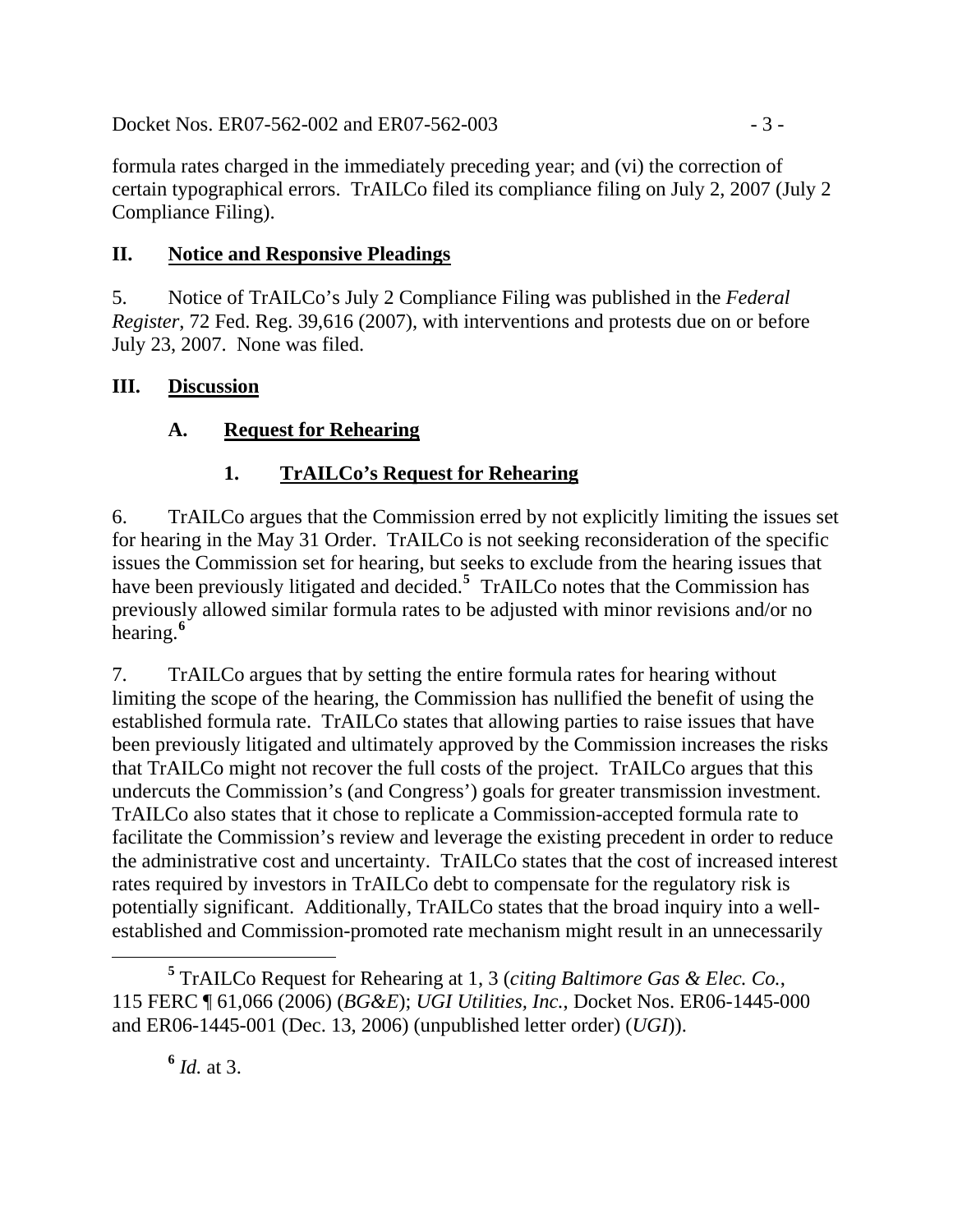Docket Nos. ER07-562-002 and ER07-562-003 - 4 -

long proceeding. TrAILCo further notes that the Commission has encouraged transmission owners to use formula rates.**[7](#page-3-0)** TrAILCo maintains that "[c]ustomers are adequately protected by the established formula rates that are being adopted almost entirely verbatim by TrAILCo."<sup>[8](#page-3-1)</sup> Finally, TrAILCo points out that the intervenors in the May 31 Order did not challenge the efficacy of the proposed formula rate and "do not need the ability to raise additional issues regarding the TrAILCo formula rate except to divert the focus from the key issues set for hearing by the Commission in the May 31 Order."<sup>[9](#page-3-2)</sup> TrAILCo requests that the Commission issue an order on rehearing as soon as possible limiting the issues set for settlement and hearing to reduce any potential delay in the financing of the project.

#### **2. Commission Determination**

8. We deny TrAILCo's request for rehearing. TrAILCo has not persuaded us that the protested formula rate can be resolved summarily, and we find that the formula rate is best resolved through the hearing and settlement judge procedures previously established.**[10](#page-3-3)**

9. As noted by TrAILCo, the May 31 Order identified several issues that must be addressed in the hearing and settlement judge procedures.**[11](#page-3-4)** However, the May 31 Order

<span id="page-3-0"></span> **<sup>7</sup>** *Id.* at 5 (*citing* Order No. 679, FERC Stats. & Regs. ¶ 31,222 at P 386; *Allegheny Power System Operating Cos*., 106 FERC ¶ 61,003, at P 32 (2004); *BG&E*; *Southwest Power Pool, Inc., 111 FERC* 161, 118, at P 32 (2005)).

**<sup>8</sup>** *Id.* at 6.

**<sup>9</sup>** *Id.*

<span id="page-3-3"></span><span id="page-3-2"></span><span id="page-3-1"></span>**<sup>10</sup>** The Commission has broad discretion to structure its proceedings so as to resolve a controversy in the way it best sees fit. *See, e.g.*, *Ameren Energy Generating Co.*, 108 FERC ¶ 61,081, at P 23 (2004); *accord FPC v. Transcontinental Gas Pipe Line Corp.*, 423 U.S. 326, 333 (1976) (agencies can determine how best to proceed to develop the needed evidence); *Fla. Mun. Power Agency v. FERC*, 315 F.3d 362, 366 (D.C. Cir. 2003) (administrative agencies enjoy broad discretion to manage their own dockets).

<span id="page-3-4"></span>(continued) **<sup>11</sup>** These include: TrAILCo's proposed ROE and overall range of reasonableness, including the composition of its proxy group, as applicable to the TrAIL Project and Black Oak SVC; modifications to its formula rates to include pre-commercial costs using Account 566; the appropriateness of TrAILCo's inclusion of CWIP balance in both the Gross and Net Plant Allocators, their impact on costs that are assigned to the transmission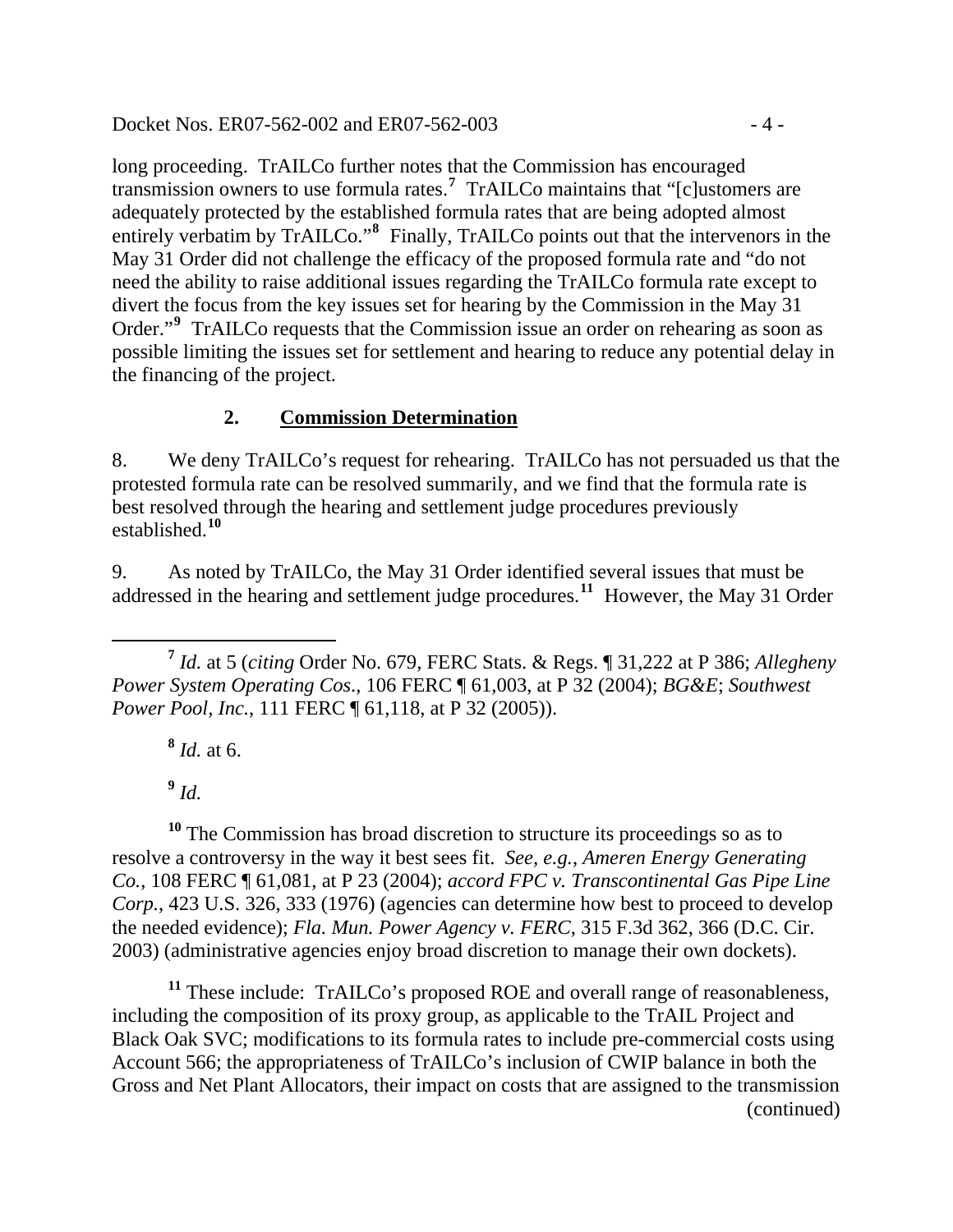#### Docket Nos. ER07-562-002 and ER07-562-003 - 5 -

did not expressly limit the scope of the hearing and settlement judge procedures to those issues. TrAILCo did not meet its burden of proof under section 205 to demonstrate that its proposed formula rate was just and reasonable and, therefore, the formula rate could be unjust, unreasonable, unduly discriminatory or preferential, or otherwise unlawful.**[12](#page-4-0)** As a general practice, when setting a rate for hearing, we permit the presiding judge to consider all components of the rate that bear on the determination of the proposed rate's justness and reasonableness.**[13](#page-4-1)** This is consistent with our treatment of formula rate cases.<sup>[14](#page-4-2)</sup> This is also consistent with directives in the July 20, 2006 Order and January 19, 2007 Order that although TrAILCo should receive an ROE in the upper end of the zone of reasonableness, the Commission, in setting the ROE within the upper end of the zone of reasonableness in a section 205 proceeding, will take into account all risk factors including whether the non-ROE incentives previously granted serve to lower risk.**[15](#page-4-3)**

function, and the relationship to plant under construction; the use of Gross Revenue Requirement in developing the Net Plant Carrying Charge; and proposed depreciation rates to be applied to its transmission plant. May 31 Order, 119 FERC ¶ 61,219 at P 40, 50-53, 91.

**<sup>12</sup>** *Id*. P 37.

<span id="page-4-1"></span><span id="page-4-0"></span>**<sup>13</sup>** *See, e.g.*, *Connecticut Yankee Atomic Power Co.*, 61 FERC ¶ 61,346, at 62,351 n.11 (1992). When the Commission sets for hearing the justness and reasonableness of rates, it sets for hearing all issues – other than those summarily disposed of by the Commission or which the Commission has explicitly refused to set for hearing – that are relevant to assessment of justness and reasonableness. *See, e.g.*, *[Long Island Lighting](http://www.lexis.com/research/buttonTFLink?_m=49c0de309075f0ddf668efcb14074e20&_xfercite=%3ccite%20cc%3d%22USA%22%3e%3c%21%5bCDATA%5b85%20F.E.R.C.%20P61%2c180%5d%5d%3e%3c%2fcite%3e&_butType=3&_butStat=2&_butNum=12&_butInline=1&_butinfo=%3ccite%20cc%3d%22USA%22%3e%3c%21%5bCDATA%5b83%20F.E.R.C.%2061076%2cat%2061378%5d%5d%3e%3c%2fcite%3e&_fmtstr=FULL&docnum=16&_startdoc=1&wchp=dGLbVtz-zSkAz&_md5=dae75d01f79e8a03a4fc9789f540f64e)  Co.*[, 83 FERC ¶ 61,076, at 61,378 \(1998\);](http://www.lexis.com/research/buttonTFLink?_m=49c0de309075f0ddf668efcb14074e20&_xfercite=%3ccite%20cc%3d%22USA%22%3e%3c%21%5bCDATA%5b85%20F.E.R.C.%20P61%2c180%5d%5d%3e%3c%2fcite%3e&_butType=3&_butStat=2&_butNum=12&_butInline=1&_butinfo=%3ccite%20cc%3d%22USA%22%3e%3c%21%5bCDATA%5b83%20F.E.R.C.%2061076%2cat%2061378%5d%5d%3e%3c%2fcite%3e&_fmtstr=FULL&docnum=16&_startdoc=1&wchp=dGLbVtz-zSkAz&_md5=dae75d01f79e8a03a4fc9789f540f64e) *[Cincinnati Gas & Electric Co.](http://www.lexis.com/research/buttonTFLink?_m=49c0de309075f0ddf668efcb14074e20&_xfercite=%3ccite%20cc%3d%22USA%22%3e%3c%21%5bCDATA%5b85%20F.E.R.C.%20P61%2c180%5d%5d%3e%3c%2fcite%3e&_butType=3&_butStat=2&_butNum=13&_butInline=1&_butinfo=%3ccite%20cc%3d%22USA%22%3e%3c%21%5bCDATA%5b59%20F.E.R.C.%2061072%2cat%2061291%5d%5d%3e%3c%2fcite%3e&_fmtstr=FULL&docnum=16&_startdoc=1&wchp=dGLbVtz-zSkAz&_md5=86affe1df369f4c61272e8b8fd46626c)*, 59 FERC [¶ 61,072, at 61,291 \(1992\).](http://www.lexis.com/research/buttonTFLink?_m=49c0de309075f0ddf668efcb14074e20&_xfercite=%3ccite%20cc%3d%22USA%22%3e%3c%21%5bCDATA%5b85%20F.E.R.C.%20P61%2c180%5d%5d%3e%3c%2fcite%3e&_butType=3&_butStat=2&_butNum=13&_butInline=1&_butinfo=%3ccite%20cc%3d%22USA%22%3e%3c%21%5bCDATA%5b59%20F.E.R.C.%2061072%2cat%2061291%5d%5d%3e%3c%2fcite%3e&_fmtstr=FULL&docnum=16&_startdoc=1&wchp=dGLbVtz-zSkAz&_md5=86affe1df369f4c61272e8b8fd46626c)

<span id="page-4-2"></span>**<sup>14</sup>** *See, e.g.*, *American Electric Power Service Corp.*, 120 FERC ¶ 61,205 (2007); *Duquesne Light Co.*, 118 FERC ¶ 61,087 (2007); *San Diego Gas & Electric Co.*, 118 FERC ¶ 61,073 (2007); *Idaho Power Co.*, 115 FERC ¶ 61,281 (2006), *order on compliance*, 118 FERC ¶ 61,156 (2007); *Michigan Electric Transmission Co., LLC*, 113 FERC ¶ 61,343 (2005), *order on reh'g*, 116 FERC ¶ 61,164 (2006); *Cambridge Electric Light Co.*, 111 FERC ¶ 61,246 (2005), *order approving uncontested settlement*, 118 FERC ¶ 61,166 (2007); *American Transmission Co., LLC*, 105 FERC ¶ 61,388 (2003), *order providing clarification and approving uncontested settlement*, 107 FERC ¶ 61,117 (2004); *Northeast Utilities Service Co.*, 105 FERC ¶ 61,089 (2003), *order on reh'g and aff'g initial decision*, 111 FERC ¶ 61,333 (2005).

<span id="page-4-3"></span>**<sup>15</sup>** January 19, 2007 Order, 118 FERC ¶ 61,042 at P 40.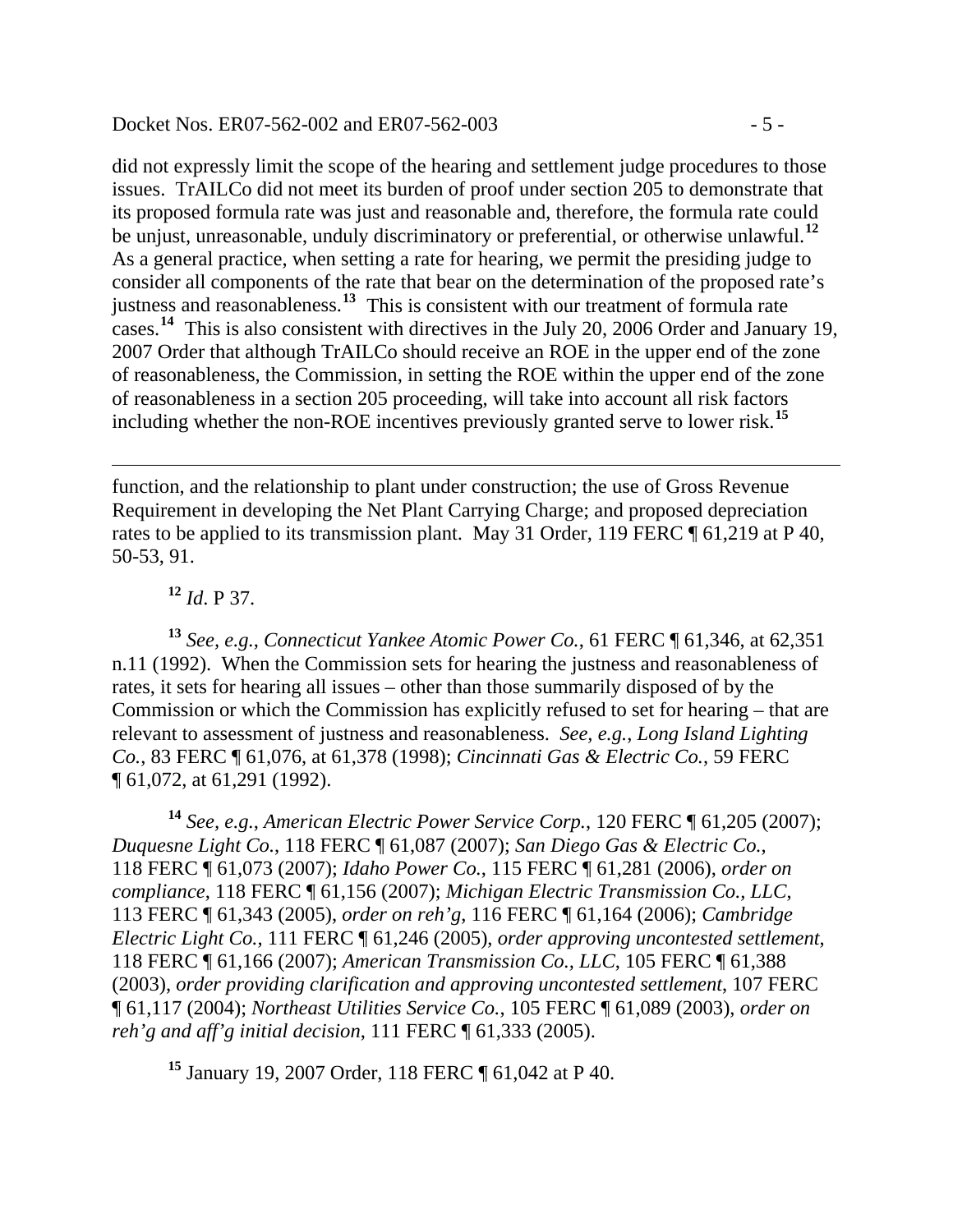Docket Nos. ER07-562-002 and ER07-562-003 - 6 -

10. TrAILCo's argument that its proposed formula rate has been fully litigated by the Commission in other cases is incorrect. The proposed formula rate has not been litigated before this Commission in any prior proceeding, by TrAILCo or any other utility. Other utilities' adoption of similar formula rates were the product of settlement agreements and therefore, not litigated. As specifically stated in the order approving the settlement in the *BG&E* proceeding, the Commission's approval of that settlement "does not constitute" approval of, or precedent regarding, any principle or issue in this proceeding."**[16](#page-5-0)** Further, TrAILCo's reliance on an unpublished delegated letter order in *UGI* is in error. The fact that the Director of Rates may have, without explanation, accepted a similar (though not identical) formula rate proposal does not constitute precedent, nor does it mean that similar action is appropriate in all other cases.**[17](#page-5-1)**

11. Finally, as to TrAILCo's suggestion that a hearing increases the risk that it might not recover the full costs of the projects, we disagree. TrAILCo's formula rates have been approved, subject to refund, with the requested effective date and nominal suspension. It therefore has been permitted to collect the filed rate pending Commission determination of the just and reasonable cost of providing service over the new facilities.

12. Accordingly, the Commission denies the request for rehearing of the May 31 Order.

# **B. July 2 Compliance Filing**

# **1. May 31 Order**

13. The May 31 Order directed TrAILCo to provide a narrative describing the preventative internal accounting procedures and controls that TrAILCo will implement to ensure that no improper capitalization occurs in a later section 205 filing.**[18](#page-5-2)** The May 31 Order also required that TrAILCo indicate whether there will be an ongoing verification by an independent auditor attesting to the proposed accounting treatment as part of annual FERC Form No. 1 audits. Moreover, the May 31 Order required that, for the duration of its pre-commercial cost recovery, TrAILCo include an updated

**<sup>18</sup>** May 31 Order, 119 FERC ¶ 61,219 at P 48.

**<sup>16</sup>** *BG&E*, 115 FERC ¶ 61,066 at P 2.

<span id="page-5-2"></span><span id="page-5-1"></span><span id="page-5-0"></span><sup>&</sup>lt;sup>17</sup> Actions taken by Commission staff pursuant to delegated authority "do not constitute precedent binding the Commission in future cases." *See, e.g.*, *Midwest Generation, LLC*, 95 FERC ¶ 61,231, at 61,799 (2001).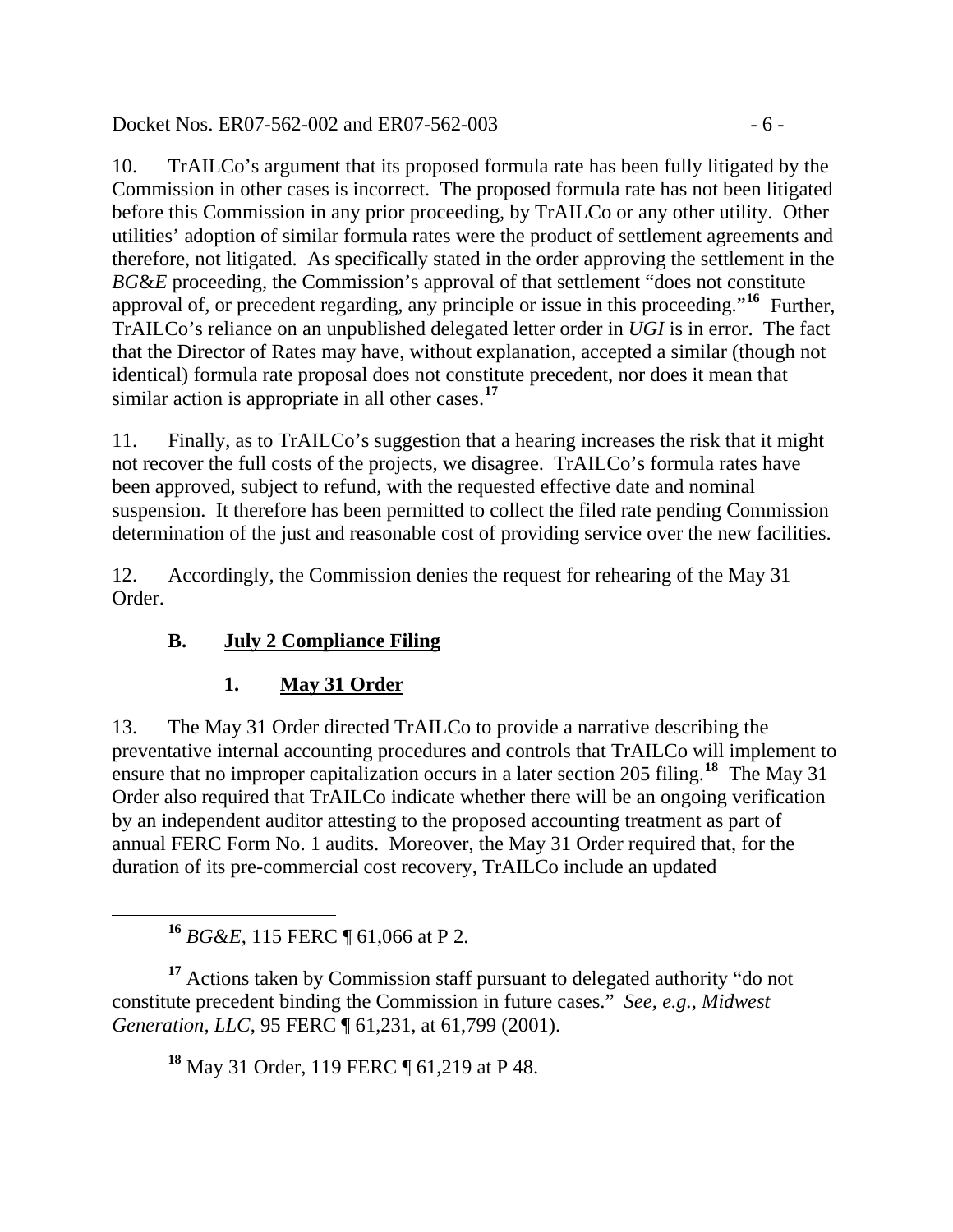Docket Nos. ER07-562-002 and ER07-562-003 - 7 -

comprehensive list of its pre-commercial costs as part of its required annual filing to ensure that these costs are in fact legitimate pre-commercial costs.**[19](#page-6-0)** The May 31 Order further required TrAILCo to expense and amortize all pre-commercial costs related to the TrAIL Project in Account 566, Miscellaneous Transmission Expense.**[20](#page-6-1)**

14. The May 31 Order also rejected TrAILCo's request to recover, in the formula rate, certain changes in PBOP costs**[21](#page-6-2)** without making a filing under section 205 or 206 of the FPA. Accordingly, the May 31 Order directed TrAILCo to file revised tariff sheets removing such provisions to be consistent with the Commission's policy on PBOPs.**[22](#page-6-3)** In addition, the May 31 Order directed TrAILCo to conform to Commission policy its proposal for the collection of costs for extraordinary property losses without a section 205 filing with the Commission.**[23](#page-6-4)**

15. Further, the May 31 Order denied TrAILCo's request for waiver regarding the attestation required pursuant to section 35.13 of the Commission's regulations (18 C.F.R. § 35.13(d)(6)(2007)), regarding Period II information.**[24](#page-6-5)**

16. Moreover, the May 31 Order directed TrAILCo to make an informational filing regarding the annual updates to the formula rate. Specifically, the informational filing was to:

> include the information TrAILCo is required to post on its web site regarding updates to its formula rate. TrAILCo must also provide a detailed accounting of transfers between CWIP and Plant in Service, by work order identifier and date in service and reconcile any changes. TrAILCo must also

**<sup>19</sup>** *Id.* P 49.

<span id="page-6-0"></span>

**<sup>20</sup>** *Id.* P 50.

<span id="page-6-2"></span><span id="page-6-1"></span>**<sup>21</sup>** Revisions were required as to PBOP costs that did not exceed a 2.5 percent impact on the formula output Net Zonal Revenue Requirement.

<span id="page-6-4"></span><span id="page-6-3"></span>**<sup>22</sup>** May 31 Order, 119 FERC ¶ 61,219 at P 54. *See also Post-Employment Benefits Other Than Pensions*, 61 FERC ¶ 61,330 (1992), *order on reh'g and clarification*, 65 FERC ¶ 61,035 (1993).

**<sup>23</sup>** May 31 Order, 119 FERC ¶ 61,219 at P 55.

<span id="page-6-5"></span>**<sup>24</sup>** *Id.* P 57.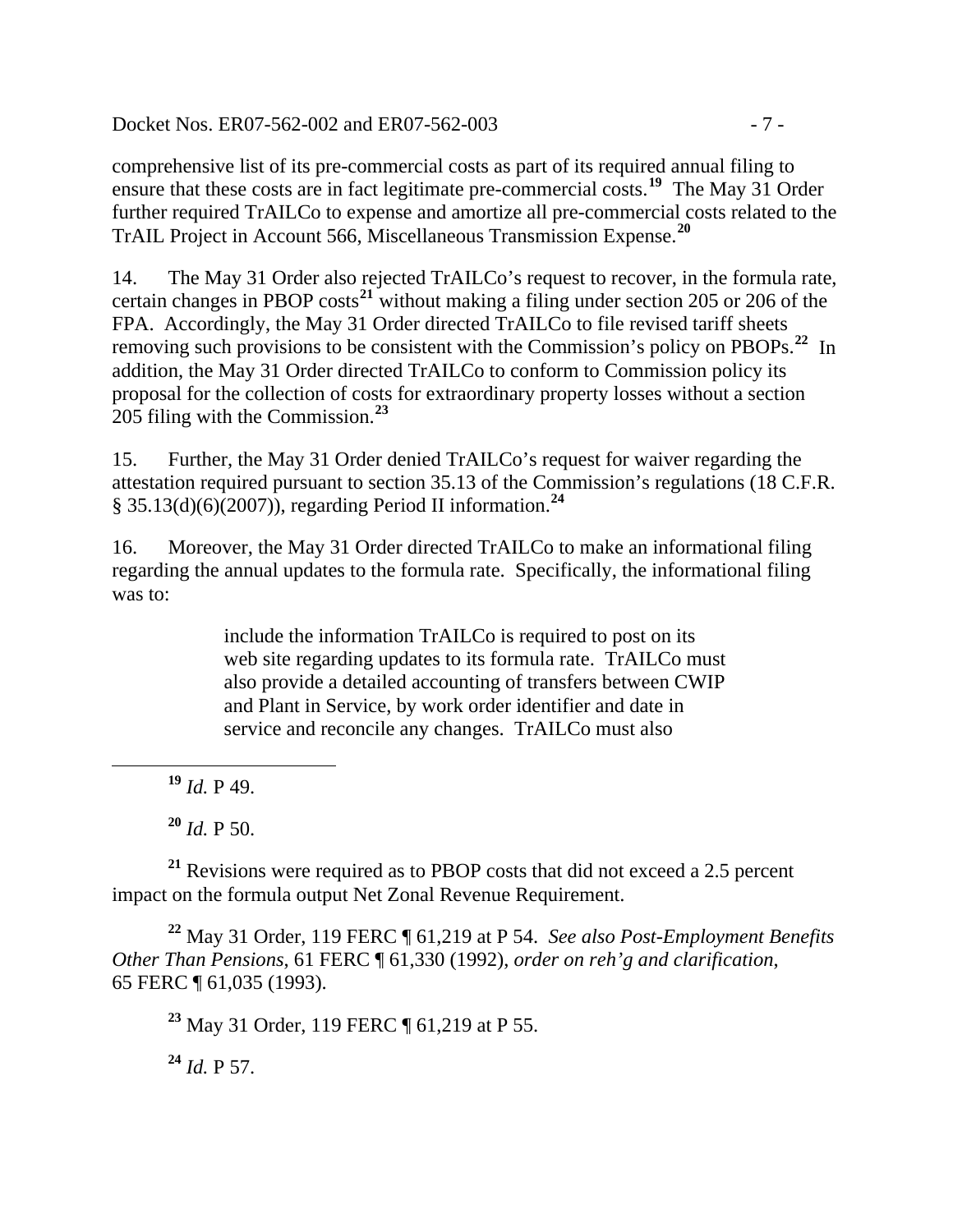provide a detailed accounting of all costs based upon "company records," with references to the source FERC Accounts. True-ups of estimated costs and actual costs also should be itemized.[**[25](#page-7-0)**]

Finally, the May 31 Order directed TrAILCo to correct several typographical errors.**[26](#page-7-1)**

#### **2. Compliance Filing**

17. In its July 2 compliance filing, TrAILCo explains that it has implemented internal accounting controls to ensure that the TrAIL Project costs are properly classified in its accounting records and are accounted for within one category through use of the PowerPlant asset accounting system. Specifically, TrAILCo will code as type "TrAIL" those work orders associated with the construction of transmission facilities for which CWIP treatment has been granted by this Commission. The PowerPlant system will then recognize this "TrAIL" code and will not calculate or capitalize Allowance for Funds Used During Construction (AFUDC) on the TrAIL Project as a component of the costs to be recorded in Account 107, Construction Work in Progress—Electric. TrAILCo states that this process will ensure that the CWIP included in the formula rate filing will not include AFUDC. Similarly, TrAILCo argues that the process ensures that, once placed in service, the TrAIL Project will not include AFUDC when the facilities are classified to Account 101, Electric Plant in Service, and unitized. TrAILCo also states that, as required in the May 31 Order, it will ensure that all expensed pre-commercial costs will be charged to Account 566 and TrAILCo will reclassify any amounts previously expensed in other accounts. Further, TrAILCo states that, to the extent an independent auditor determines it necessary, there will be an ongoing verification by the independent auditor attesting to the proposed accounting treatment as part of the annual FERC No. 1 audits.

18. In addition, TrAILCo revised its tariff sheets to provide a stated rate for PBOPs and to provide for informational filings of its formula rate annual true-up. TrAILCo has also revised its tariff sheets to correct the typographical errors noted in the May 31 Order. Further, TrAILCo provided the attestation required by section 35.13(d)(6) of the Commission's regulations, and clarified that it does not seek authority to collect or modify extraordinary property losses without a section 205 filing.

<span id="page-7-0"></span>**<sup>25</sup>** *Id.* P 59.

<span id="page-7-1"></span>**<sup>26</sup>** *Id.* P 58.